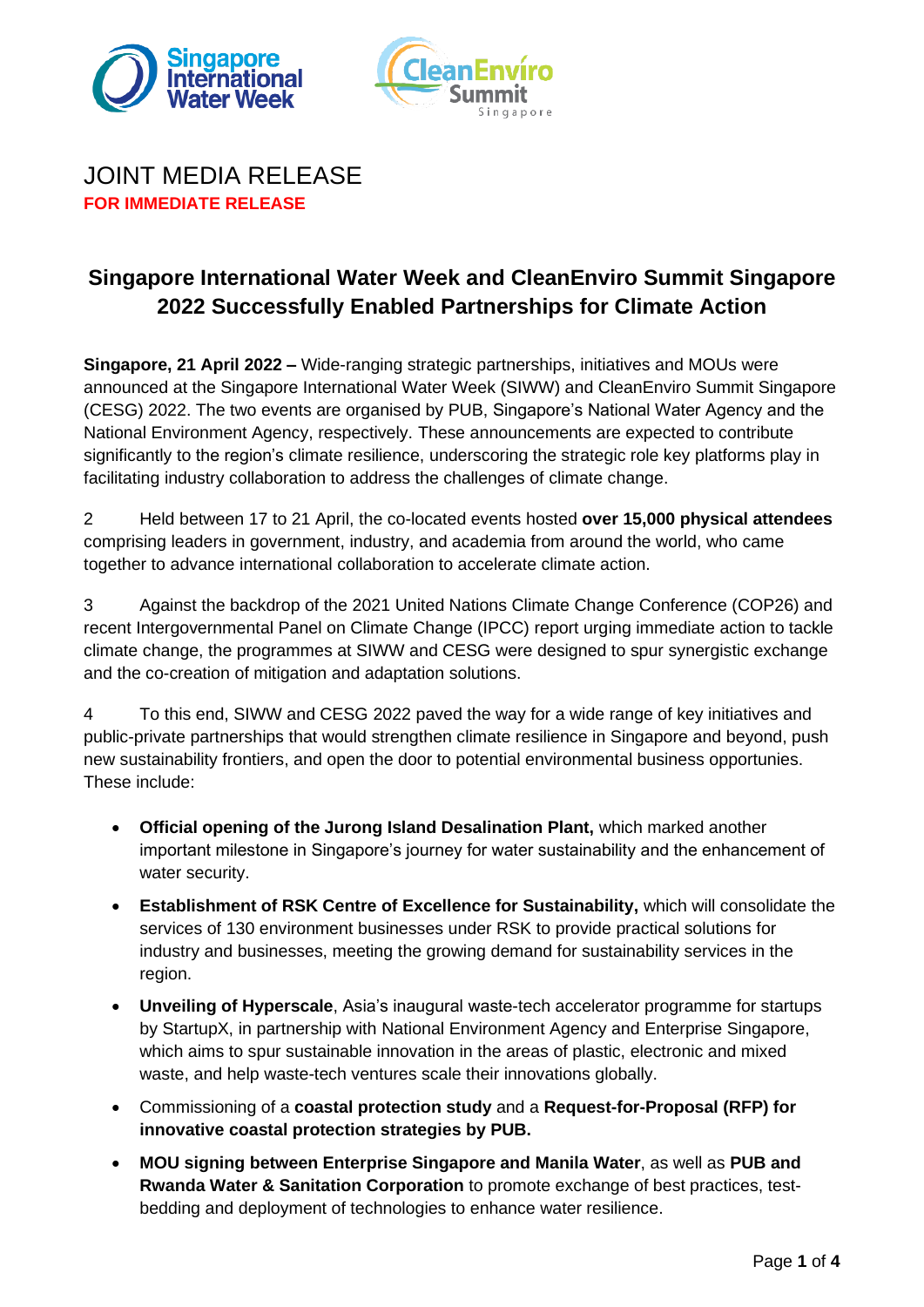- **MOU signings between Singapore Water Association (SWA) and a series of public and private organisations** to foster partnerships and deepen knowledge exchange. These include British Water, International Water Association (IWA) and International Water Hub (IWH).
- **Supply deals for the upcoming Tuas Water Reclamation Plant (TWRP)** between **Koh Brothers with Meiden and Xylem** to provide cutting-edge ceramic membrane bioreactor (MBR) technology and biological aeration diffuser systems respectively for the world's largest MBR plant when it is completed in 2026. The deals are part of the S\$200.7 million contract awarded by PUB for the TWRP announced previously.
- **Supply agreement between six building owners in Tampines Town Centre and SP Group** for the installation and operation of district cooling technology. The first such sustainable solution to be implemented in a brownfield development in Singapore, the technology will help the town centre reduce its carbon emissions by 1,359 tonnes annually and save more than 2,800,000 kilowatt-hour of energy annually.
- **MOU signings between ZWEEC Analytics, IONI Water and partners from China and India** totalling about S\$75 million to provide access to safe drinking water in the region, and water ecological environment monitoring in Yangtze River Basin.
- **Discussions of business opportunities** worth approximately S\$45 billion in the areas of waste management, cleaning robotics, and climate risk mitigation.

5 The **Environment & Water Leaders Forum (EWLF),** a combined SIWW-CESG high-level forum, shone the spotlight on how cities and organisations can transform sustainability challenges into opportunities as we work towards a climate resilient future. Speakers included **Her Excellency Mariam bint Mohammed Almheiri**, Minister of Climate Change and Environment, Ministry of Climate Change and Environment, UAE; **Ms Michèle Blom**, Vice Minister for Water Management, Ministry of Infrastructure and Water Management, Netherlands; **Ms Els van Doesburg**, Vice Mayor, City of Antwerp, Belgium; **Mr Patrick Blethon**, CEO, Saur Group; **Dr Andrew Benedek**, Chairman and CEO, Anaergia; **Mr Axel Schweitzer**, CEO, ALBA Group plc & Co. KG; **Ms Dechen Tsering**, Regional Director and Representative for Asia and the Pacific, United Nations Environment Programme; and **His Excellency Li Guoying**, Minister of Water Resources, Ministry of Water Resources, People's Republic of China.

6 The overarching message from leaders who spoke during the week is clear – that urgent action is required to mitigate and adapt to climate change. Platforms like SIWW and CESG remain integral in bringing the industry together to drive the sharing of expertise and accelerate action against climate change.

7 "We don't have decades for something that is put into a legally binding instrument to roll down to society," said **Ms Dechen Tsering, Regional Director and Representative for Asia and the Pacific, United Nations Environment Programme**. "These amazing innovations, these amazing technologies, this amazing finance — it's not happening fast enough and we don't have enough time."

8 **Mr Patrick Blethon, CEO, Saur Group**, said on a positive note, "I couldn't imagine such a meeting 15 years ago talking about water and environment. This is a big change we are seeing today in the world, and especially the past five years; everyone is talking and acting. The world is changing."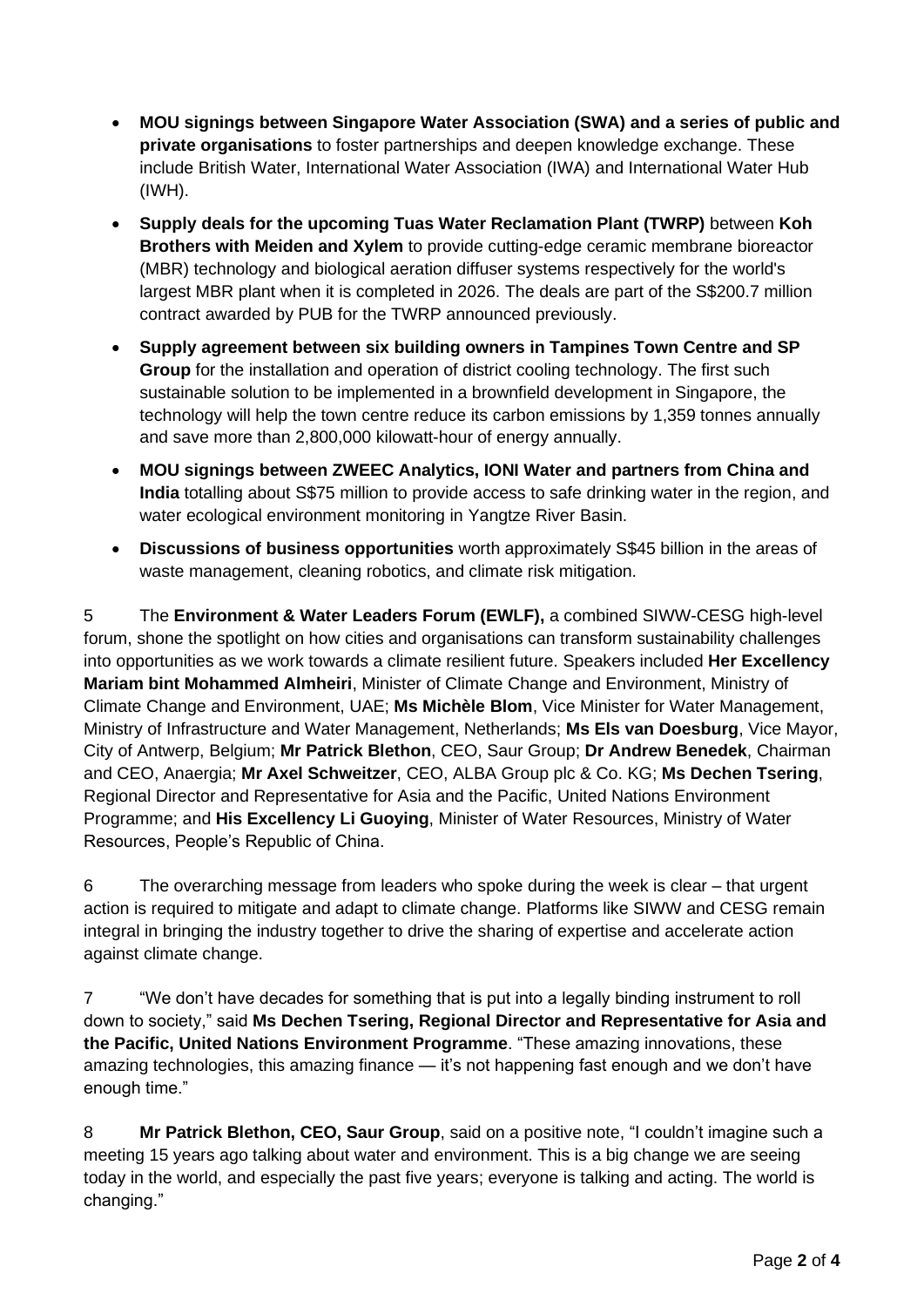9 The Water Expo and Environment Expo featured more than 300 local and international exhibitors, showcasing the latest innovations in water and environmental management, with digital solutions emerging as powerful levers for change. About 30 per cent of the exhibitors at the Environment Expo featured digital solutions, with robotics solutions commonplace. The Water Expo also featured a dedicated Digital Pavilion for the first time. In addition, the Imagine H2O and Ripple2Wave Pavilions also provided opportunities for some 27 water start-ups to connect with investors, partners and buyers to advance commercialisation of exciting and new water technologies.

10 "SIWW2022 is proud to have returned as Asia's first large-scale water show since the pandemic, bringing together the world's brightest minds to conduct meaningful conversations and developments to galvanise the international water community into accelerating climate mitigation and adaptation efforts," said **Mr Ryan Yuen, Managing Director of Singapore International Water Week**. "The active participation of international businesses at the Water Expo further underscores the importance of SIWW as a platform for the co-creation of innovative and scalable solutions for urban water challenges."

11 "Ahead of the 27th United Nations Climate Change conference or more commonly referred to as COP27, CESG2022 has provided opportunities for public and private sector leaders to come together and address climate risks and urban waste issues," said **Mr Dalson Chung, Managing Director of CleanEnviro Summit Singapore**. "The past few days have shown that we have the collective technologies and solutions needed to build a more climate-resilient future. It is now time for participants to act on the insights they have gained from attending this event."

12 While both events have officially concluded in-person, all session recordings will be available via the **On-Demand Pass** to maximise knowledge sharing with the international water and environment community.

13 The next editions of SIWW and CESG will return from 16 to 20 June 2024.

- End -

### **About Singapore International Water Week**

The Singapore International Water Week (SIWW) is the global platform to share and co-create innovative water solutions. Comprising the Lee Kuan Yew Water Prize, Water Leaders Summit, Water Convention, Young Water Leaders Programme, Water Expo, Thematic and Business Forums, Technical Visits and TechXchange, SIWW delivers a range of flagship programmes and platforms that brings together the global value chain of water to share the latest in business and technological innovations, as well as policy developments in water. The 9th Singapore International Water Week was held from 17 – 21 April 2022, alongside CleanEnviro Summit Singapore (CESG).

### **About CleanEnviro Summit Singapore 2022**

The fifth edition of the biennial CleanEnviro Summit Singapore (CESG) took place from 17 to 21 April 2022. It served as a global networking platform for thought leaders, senior government officials, regulators, policy makers, and industry captains.